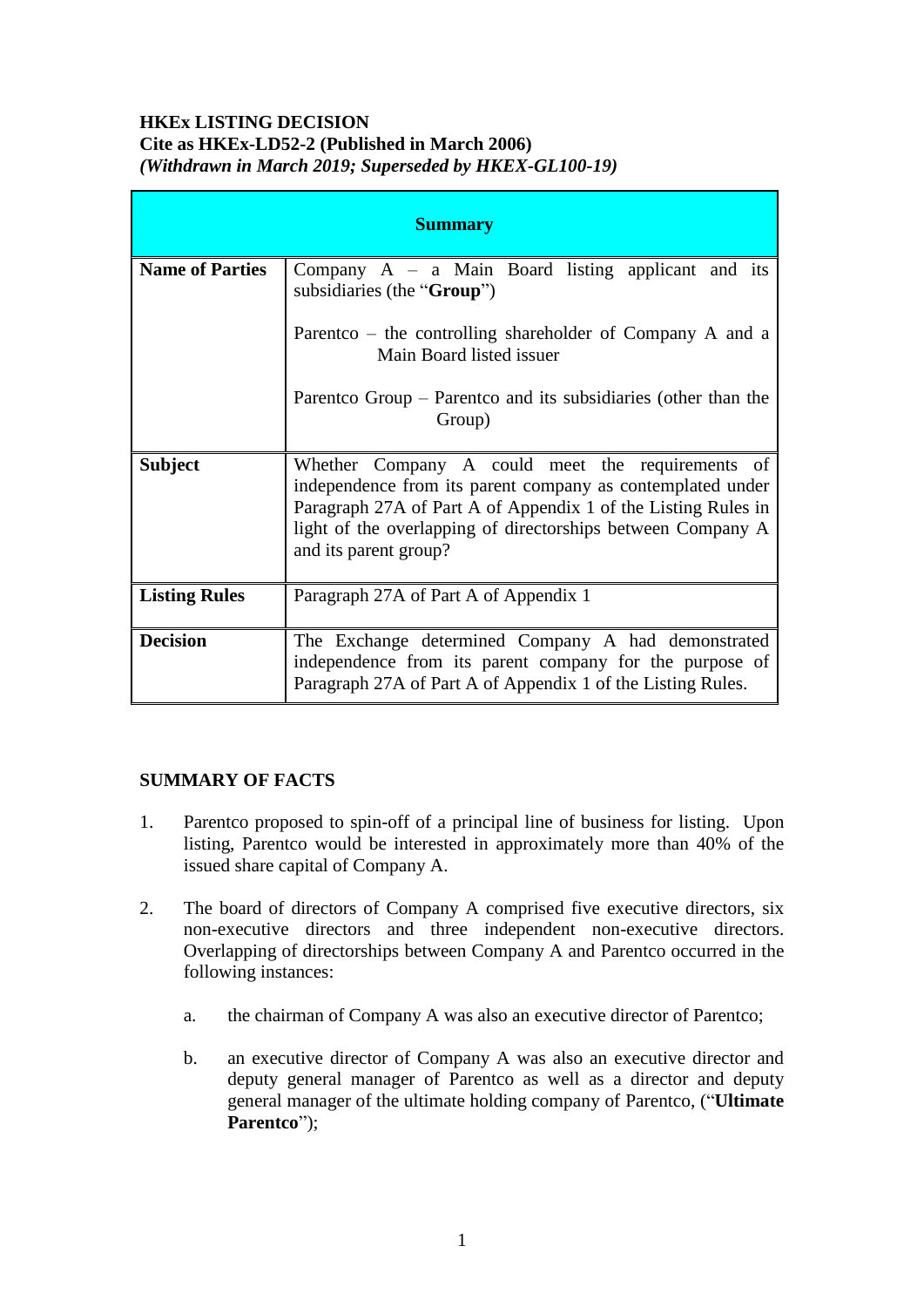- c. an executive director of Company A was also the general manager of a wholly-owned subsidiary of Parentco, ("**Parentco Subsidiary**");
- d. an executive director of Company A was also the director and the chief accountant of Parentco Subsidiary; and
- e. a non-executive director of Company A was the chairman of Ultimate Parentco and the chairman and an executive director of Parentco.
- 3. Parentco had ten executive directors, two non-executive directors and three independent non-executive directors.

#### **THE ISSUE RAISED FOR CONSIDERATION**

4. Whether Company A could meet the requirements on independence from its parent company as contemplated under Paragraph 27A of Part A of Appendix 1 of the Listing Rules in light of the overlapping of directorships between Company A and its parent group?

## **APPLICABLE LISTING RULES OR PRINCIPLE**

5. Listing Rule 8.04 states that:

Both the issuer and its business must, in the opinion of the Exchange, be suitable for listing.

6. Paragraph 27A of Part A of Appendix 1 of the Listing Rules requires disclosure of the following in the prospectus:

Details of any controlling shareholder of the issuer, including the name or names of any such controlling shareholder, the amount of its or their interest in the share capital of the issuer and a statement explaining how the issuer is satisfied that it is capable of carrying on its business independently of the controlling shareholder (including any close associate<sup>1</sup> thereof) after listing, and particulars of the matters that it relied on in making such statement.

7. *[Repealed]*

# **THE ANALYSIS**

8. When interpreting the requirements under Paragraph 27A of Part A of Appendix 1 the Exchange normally requires an applicant to take into account factors relating to the conduct of the applicant's business independently from its controlling shareholder, in areas including financial independence, operational independence and management independence. An applicant may be dependent

1

*<sup>1</sup> Rule amended in July 2014.*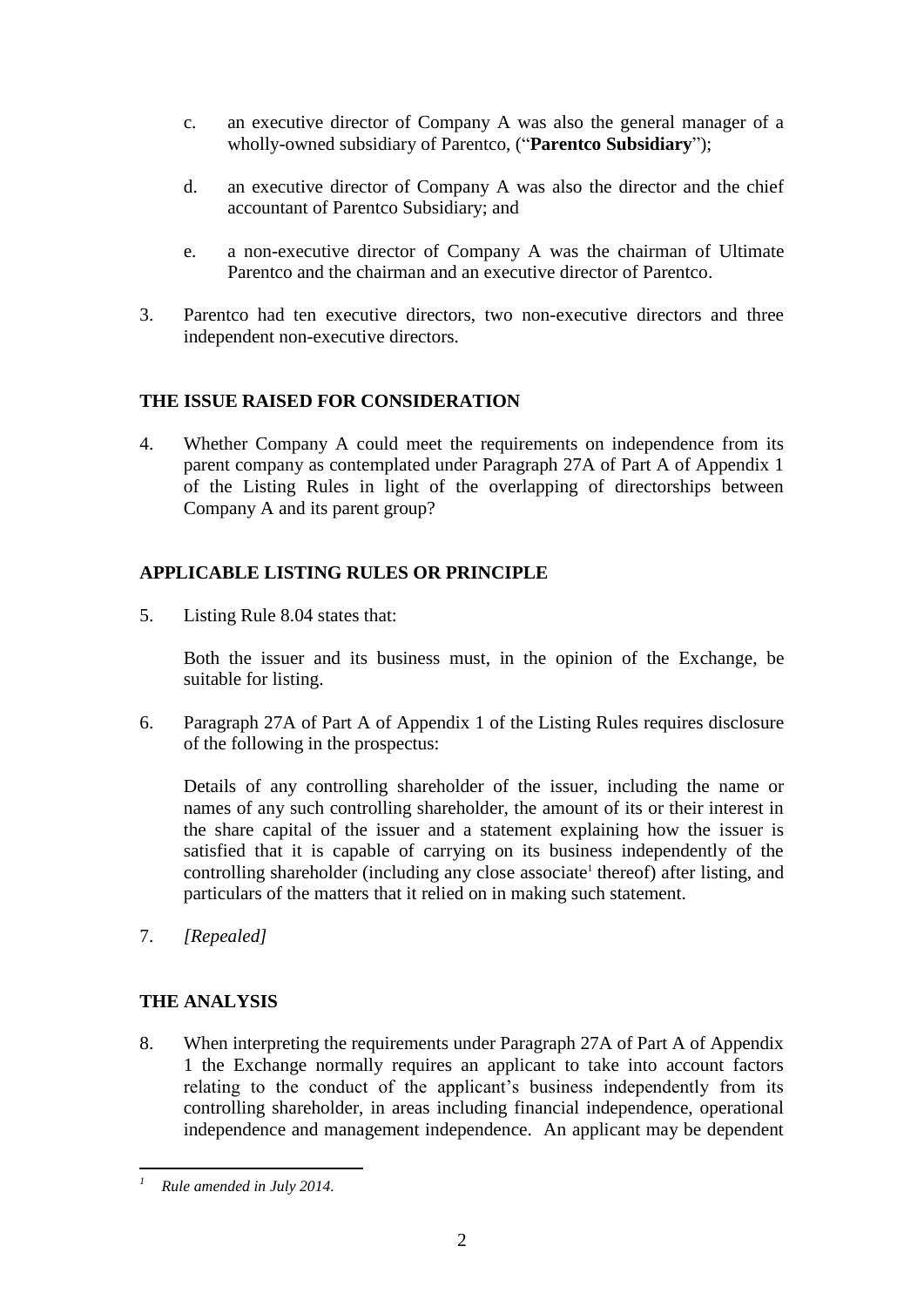on its controlling shareholders in one or more of these areas. Where the degree of independence is excessive, this may translate into a concern about the suitability of an applicant for listing.

- 9. In analysing whether the requirements of Paragraph 27A of Part A of Appendix 1, were complied with in the present case, the Exchange took into account the following factors submitted by the sponsor:
	- a. after the appointment of a new executive director two out of five executive directors of Company A (i.e. 40%) were also executive directors of Parentco and was broadly in line with Parentco's more than 40% interest in Company A upon the proposed listing. Further, out of the five executive directors and six non-executive directors of Company A and the ten executive directors and two non-executive directors of Parentco, there were only three common directors on the respective boards of Company A and Parentco;
	- b. the two common executive directors were in charge of strategic planning and general management of the Group but not daily operations;
	- c. the daily operations of the Group were principally managed by the other three executive directors. Although two of these executive directors held positions in Parentco Subsidiary, the business of Parentco Subsidiary was different from that of the Group;
	- d. the chairman of Parentco was only a non-executive director of Company A and he would not participate in the daily management and operations of the Group;
	- e. with the exception of the Parentco Group's indirect 25% shareholding interest in an associate, the Group was the only group of companies in the Parentco Group operating the Group's present business. As such, there was a clear delineation of business between the Group and the Parentco Group (the "**Remaining Parentco Group**");
	- f. there were not many continuing connected transactions between the Group and the Remaining Parentco Group after listing and the amount involved was not material; and
	- g. the senior management of the operating subsidiaries within the Remaining Parentco Group and the Group were independent of each other.
- 10. The Exchange further noted that the test for dependence in the present case was similar to a spin-off requirement under Paragraph 3(d) of Practice Note 15 of the Listing Rules which states that:

In considering an application for listing by way of spin-off, the Listing Committee would apply the following principles: